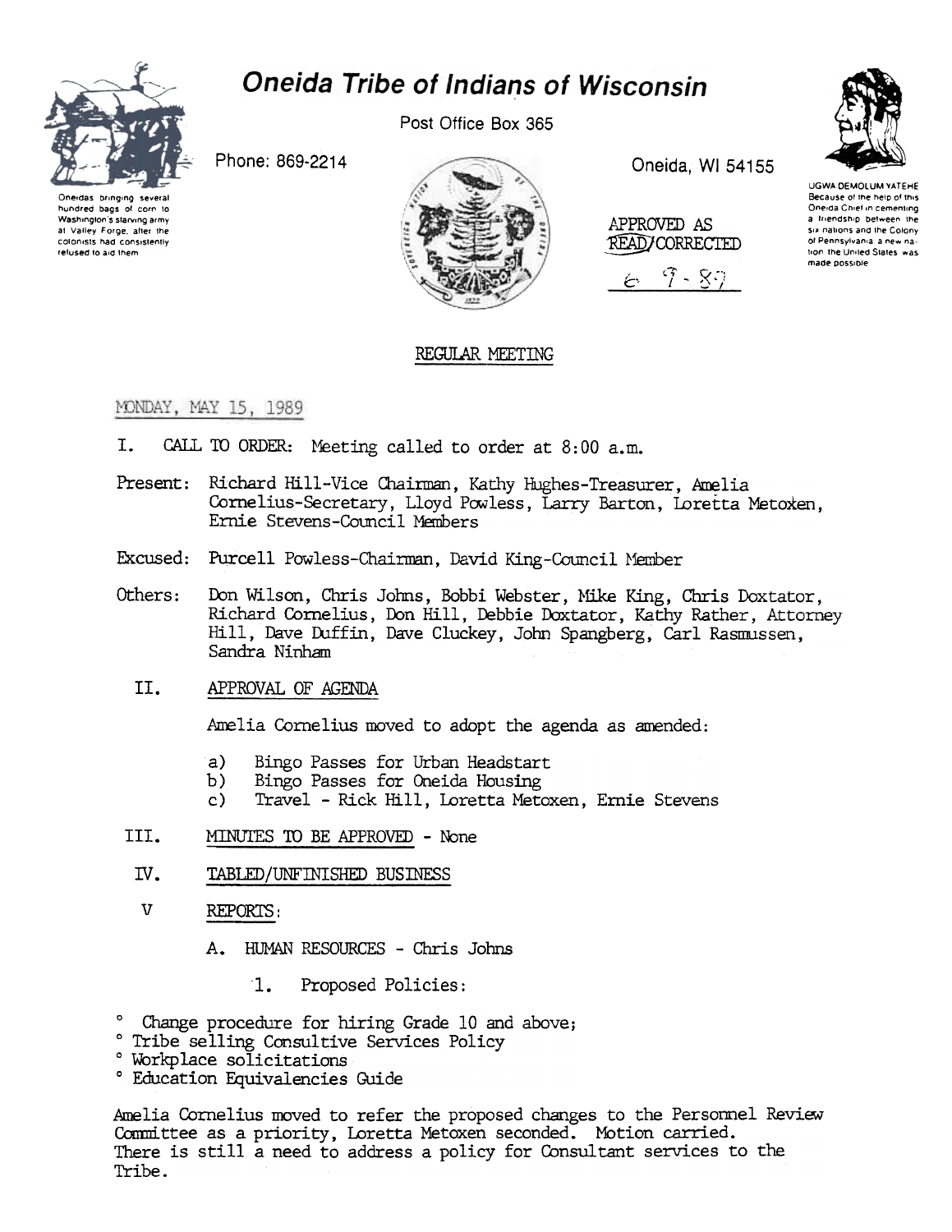ONEIDA TRIBE OF INDIANS OF WISCONSIN REGULAR MEETING - MAY 15, 1989 Page 2

Human Resources (Continued)

- Info: Bingo List Total of 69 people, 30 files are  $2.$ incomplete.
- 2 New Job Descriptions: Laborer & Foreman for Cattle Farm  $3.$ - Amelia Cornelius moved to approve the positions with recommended changes, Kathy Hughes seconded. Motion carried.
- $B<sub>1</sub>$ ONEIDA AIRPORT HOTEL CORP. MARCH MONTHLY REPORT - Deferred

#### $VT_{-}$ NEW BUSINESS

A. RESOLUTIONS

AODA Resolution #5-15-89-A Demonstration Grant - Debbie Doxtator

WHEREAS, the Oneida Tribe of Indians of Wisconsin is extremely concerned and supportive of the health and welfare of its members, and

WHEREAS, the Oneida Tribe of Indians of Wisconsin recognizes the severity of Alcohol and Drug Abuse on the Oneida Reservation, and

WHEREAS, the Oneida Tribe of Indians of Wisconsin has an approved Tribal Action Plan addressing Alcohol and Drug Abuse, and

WHEREAS, the Oneida Tribe of Indians of Wisconsin is dedicated toward the fulfillment of the goals listed in the Tribal Action Plan.

NOW, THEREFORE BE IT RESOLVED: that the Oneida Tribe of Indians of Wisconsin apply for a Demonstration Grant for the Prevention, Treatment and Rehabilitation of Drug and Alcohol Abuse among High Risk Youth from the Department of Health and Human Services, Public Health Service, Office for Substance Abuse Prevention.

Ernie Stevens moved to adopt Resolution #5-15-89-A, Loretta Metoxen seconded Motion carried.

> 2. Great Lakes National Program Office Resolution #5-15-89-B - Debbie Doxtator

WHEREAS, the Oneida Tribe of Indians of Wisconsin exists to protect, maintain and improve the standard of living for all Oneida people, and

WHEREAS, the Oneida Tribe of Indians of Wisconsin is concerned with the environmental health of the Oneida Reservation, and

WHEREAS, the Oneida Tribe of Indians of Wisconsin would like to have a water quality study and PCB study conducted on the Duck Creek Watershed.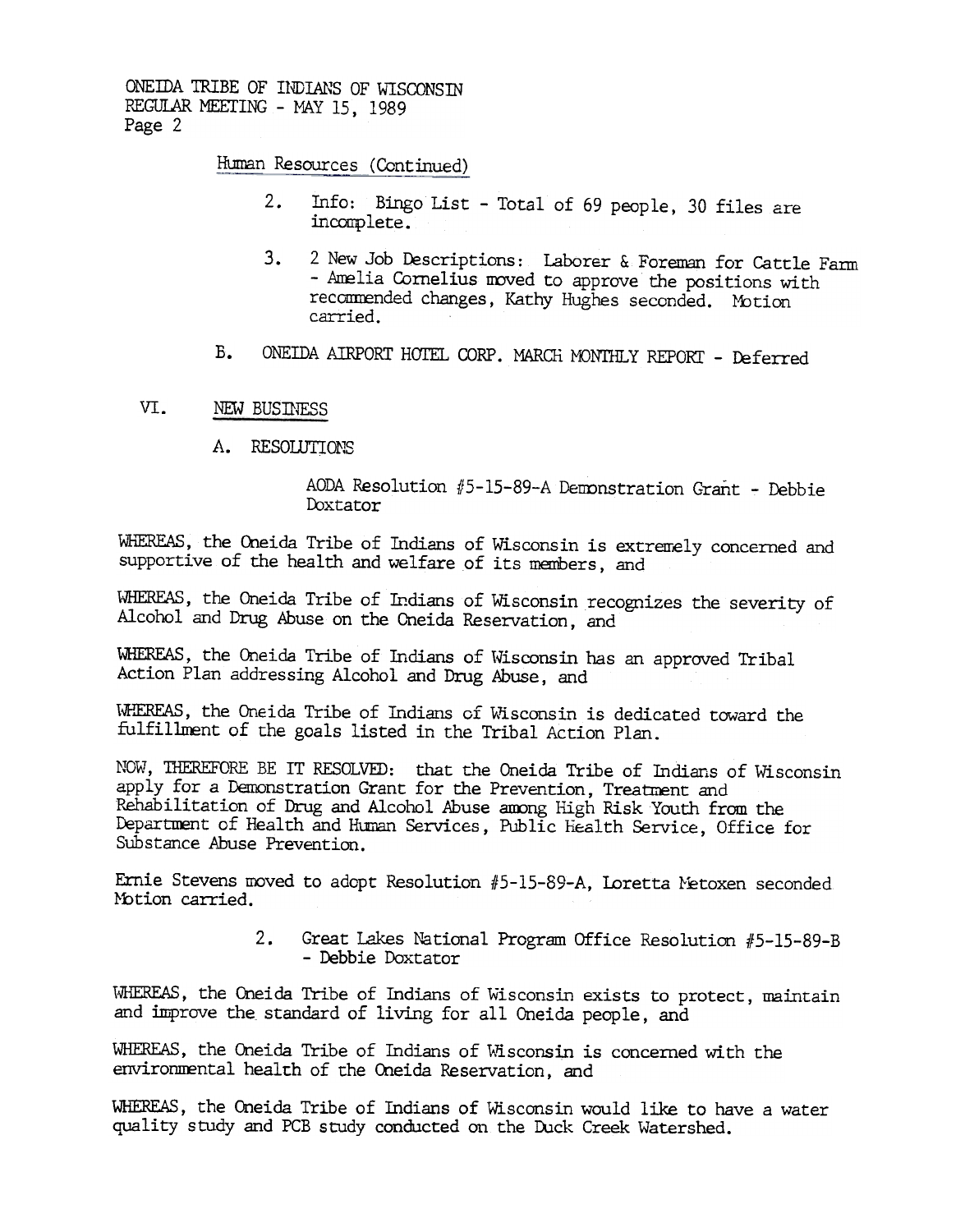ONEIDA TRIBE OF INDIANS OF WISCONSIN REGULAR MEETING - MAY 15, 1989 Page 3

### Resolution #5-15-89-B (Continued)

NOW, THEREFORE BE IT RESOLVED: that the Oneida Environmental Health Department submit a Water Quality Study and PCB study Project Grant to the Great Lakes National Program Office.

Loretta Metoxen moved to adopt Resolution #5-15-89-B, Lloyd Powless seconded. Motion carried.

> 3. FY'89 Water Resources Allocation, Resolution #5-15-89-C John Spangberg

WHEREAS, the Oneida Tribe's Business Committee is charged with protecting the natural resources of the Tribe, and

WHEREAS, there are ongoing water pollution investigations of sites that directly affect tribal ground water quality, and

WHEREAS, continued monitoring of existing ground water is essential for those investigations.

NOW, THEREFORE BE IT RESOLVED: that the Bureau of Indian Affairs continue to provide financial and technical assistance to the Tribe to alleviate potential hazards .

Amelia Cornelius moved to adopt, Ernie Stevens seconded. Motion carried.

Ioretta Metoxen moved to have John Spangberg develop a letter for the BIA funds to be restored at the same level as last year and to send to Senator Inouye and carbon copy to appropriate officials. Ernie Stevens seconded. Motion carried.

### B. REQUESTS:

1. Seyrour's Hamburger Celebration

Amelia Cornelius moved to refer to the Communications Department to coordinate. Kathy Hughes seconded. Motion carried.

2. Bingo Pass Requests

5 Bingo Passes for North American Indian AA Conference; 4 Bingo Passes for urban Headstart 10 Bingo Passes for Oneida Housing Authority Conference

Amelia Cornelius moved to approve the above Bingo requests, Loretta Metoxen seconded. Notion carried.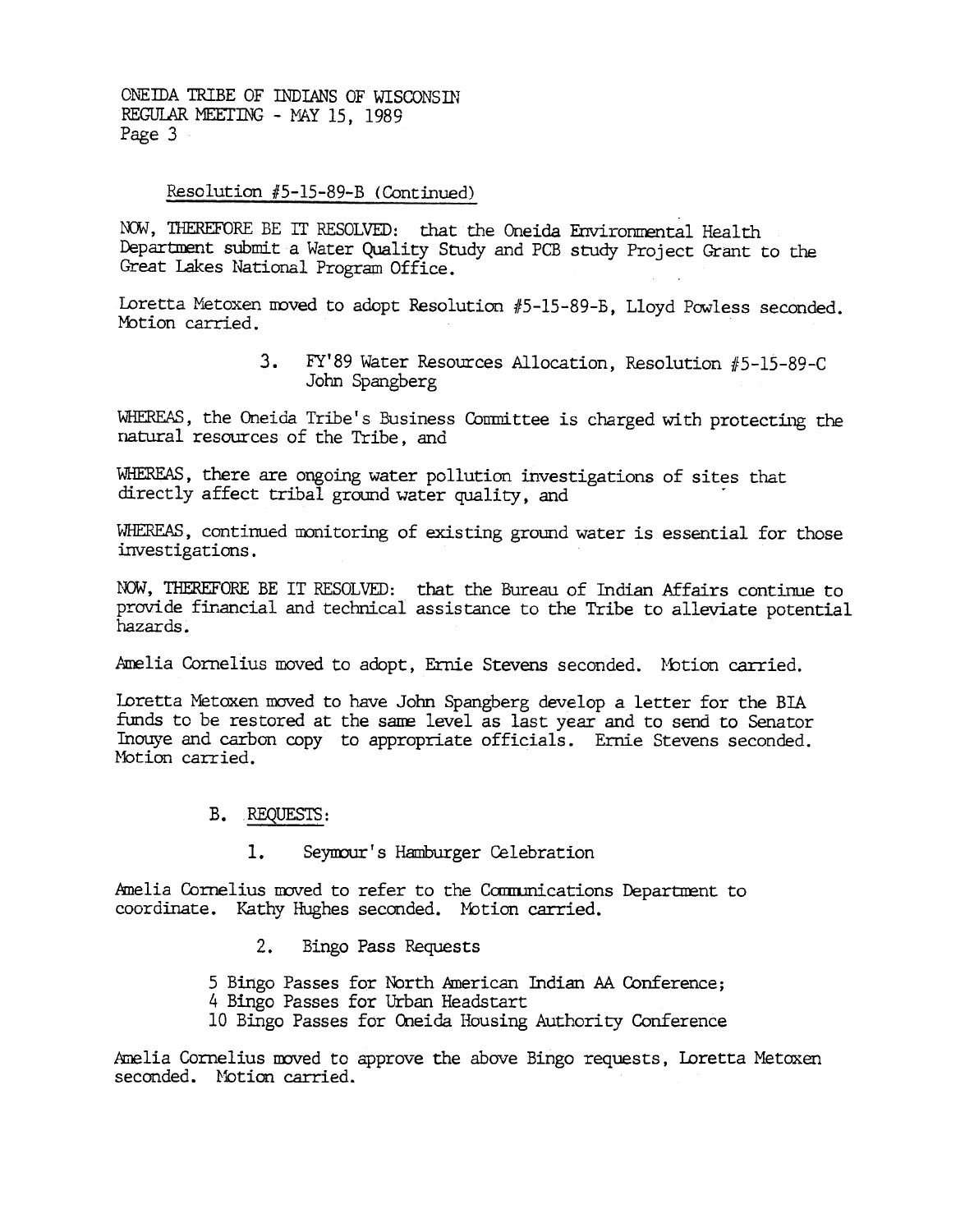REQUESTS (Continued)

 $3.$ Scheduling of Next Week's Business Committee Meeting and the Date, Place & Time for the General Tribal Council Meeting.

Business Committee Meeting changed due to Tribal Holiday on Friday. Amelia Cornelius moved to meet on Thursday, May 25, 1989 at 8:00 a.m., Kathy Hughes seconded. Motion carried.

Loretta Metoxen moved to meet on Saturday, July 1, 1989 at 9:00 a.m. at the Norbert Hill Center Auditorium, Lloyd Powless seconded. 3 members for, 3 members opposed, Vice Chairman voted no. Motion is moot. No action

Decision will be deferred until later in meeting.

Retail Raffle - Don Hill  $4.$ 

Approval for a major raffle of a 15 foot sport/fishing boat and 11 other prizes culminating at the Oneida Pow-Wow on July 2, 1989. Loretta Metoxen moved to approve the regulations for the Raffle, Ernie Stevens seconded. Motion carried.

Loretta Metoxen moved to approve the raffle, Ernie Stevens seconded. Motio carried.

Discussion on General Tribal Council Meeting.

Amelia Cornelius moved to hold the General Tribal Council meeting on July 3 1989 at  $4:00$  p.m. at the Oneida Radisson, in compliance with the Tribal Constitution. Kathy Hughes seconded. Motion carried.

Ernie Stevens moved to approve the Tribal Loan Credit Program for J. Hirth and Mr. & Mrs. P. Cornelius, Larry Barton seconded. Motion carried.

- 6 Land Committee Minutes of May 8, 1989 Chris Doxtator
- 1 Onkwehowheh Resolution. Kathy Hughes moved to table, Amelia Cornelius seconded. Motion carried. Ernie Stevens volunteered to work on clarifying the resolution.
- 2) The Land Committee recommends approval of residential lease for Walter and Shirley House, (Resolution  $#5-15-89-D$ ). Kathy Hughes moved to approve, Amelia Cornelius seconded. Lloyd Powless abstained. Motion carried.
- 5. Tribal Loan Credit Program Chris Doxtat<br>
Ernie Stevens moved to approve the Tribal Loan Credit Program<br>
Mr. & Mrs. P. Cornelius, Larry Barton seconded. Motion carri<br>
6. Land Committee Minutes of May 8, 1989 C<br>
1 Onk 3) The Erickson property is important to sewer district. The Land Committee recommends approadhing Mr. Erickson regarding the sale of his property. and investigating the FrnHA program further, Amelia Cornelius moved to approve, Loretta Metoxen seconded. Motion carried.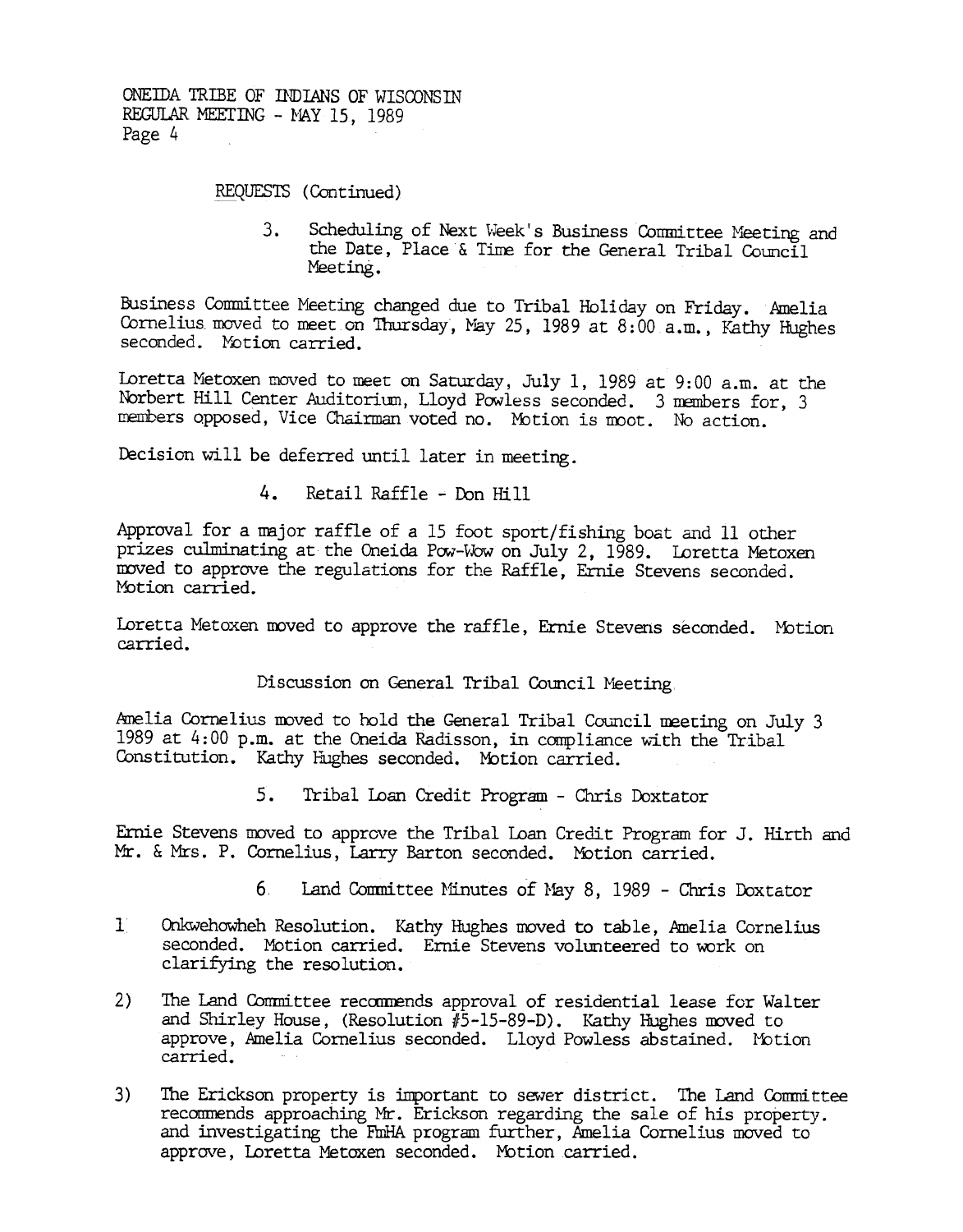### Land Committee Recommendations (Continued)

- 4) The Land Committee recommends to authorize offers to purchase, including the rights of 1st refusal and/or to meet or exceed any bonified bid in writing for properties within the sanitary district boundaries. Ernie Stevens moved to approve, Lloyd Powless seconded. Motion carried. Loretta Metoxen abstained.
	- 7 Finance & Appropriation Recommendations of 5/10/89
- 1 Request for Sewer Project Aerial photography at cost of \$3,755 to survey sewer district. F&A recommends approval from the set-aside in the Land budget. Larry Barton moved to approve, Kathy Hughes seconded. Motion carried.
- 2) Equipment Purchases 4x4 pick-up truck. Recommend a lease/purchase agreement through GMAC. Cost is estimated at \$19,000. This is included in the Wildlife & Parks contract. F&A recommends approval. Loretta Metoxen moved to approve, Ernie Stevens seconded. Notion carried.

Wood Chipper - Cost is \$9,306. Recommend B&G purchase from their capital improvements budget and lease back to Wildlife & Parks. Ernie Stevens moved to approve, Loretta Metoxen seconded. Motion carried.

- 3) Access Drive Improvement at NHC. Cost is \$11,240. F&A recommen approval with funding from Top-of-the-Hill revenues. Larry Barton moved to approve, Ernie Stevens seconded. Mbtion carried.
- Equipment Purchase for NHC Request is for convection oven. Have  $4.$ budgeted \$3,600. F&A recommends approval up to budget amount of \$3,600 with 2 additional bids and purchased delayed until August. Loretta Metoxen moved to approve, Ernie Stevens seconded. Motion carried.
	- $8.$ Mount Senario Summer School - Ernie Stevens Jr

Kathy Hughes moved to refer to Finance  $\&$  Appropriations for recommendation Amelia Cornelius seconded. Motion carried.

- C. CONTRACTS/AGREEMENTS
	- - Pre-award requirements certification a.
		- Drug Free workplace certification. b.

Ernie Stevens moved to approve, Amelia Cornelius seconded. Motion carried

2. Conservation Ordinance -Jerry L. Hill

1. Community Development Block Grant - Sarah Plunner<br>
2. Pre-award requirements certification<br>
5. Drug Free workplace certification.<br>
2. Conservation Ordinance - Jerry L. Hill<br>
4. Amelia Cornelius moved to table until the Amelia Cornelius moved to table until the ordinance includes the fishing regulations. Kathy Hughes seconded. Mbtion carried. Attorney Hill will meet with the Conservation Board to complete the ordinance.